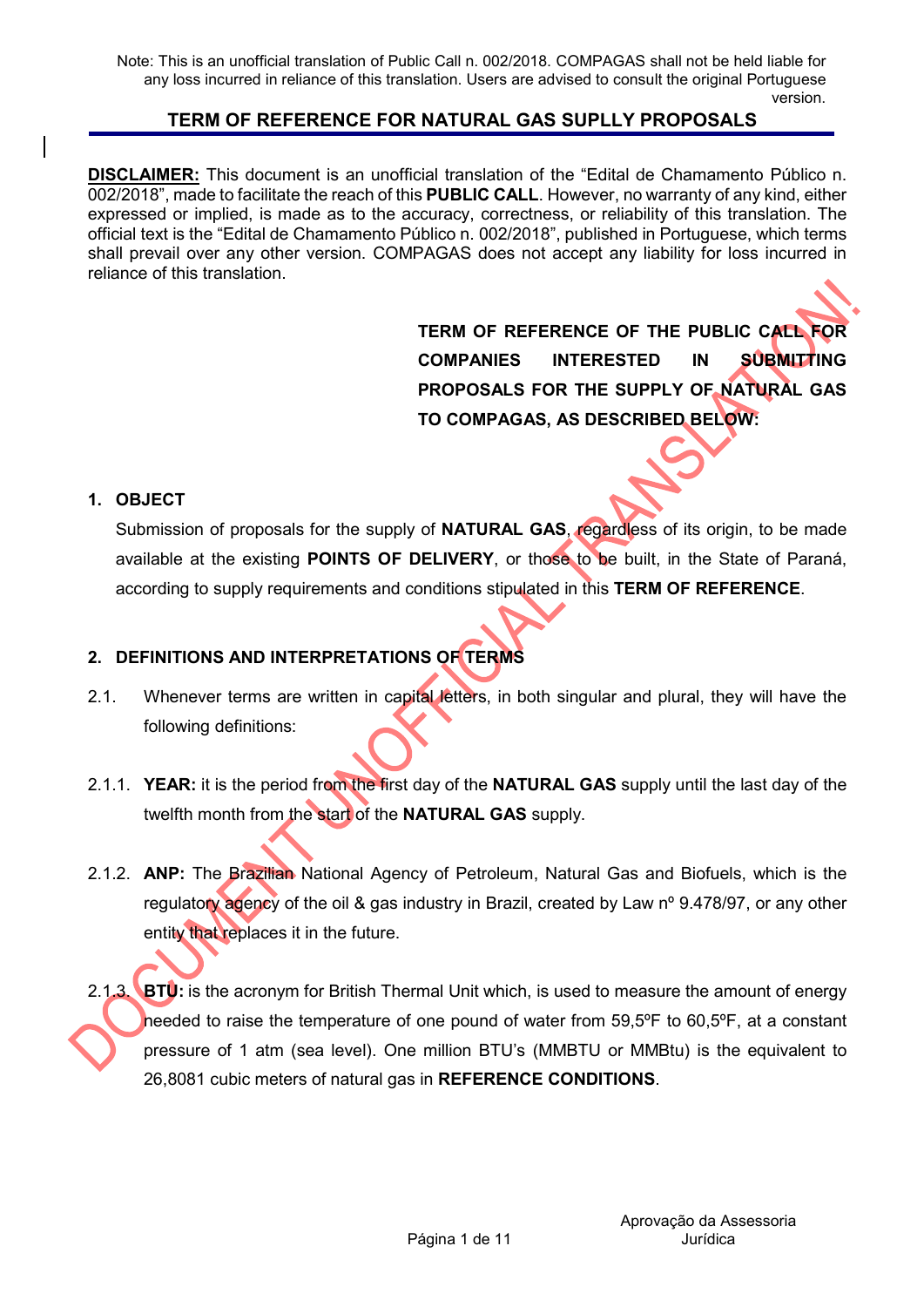- 2.1.4. DELIVERY CONDITIONS: means the conditions in which the NATURAL GAS shall be delivered by PROPONENT to COMPAGAS, according to requirements in this TERM OF REFERENCE.
- 2.1.5. REFERENCE CONDITIONS: means the temperature of 20ºC (twenty degrees Celsius), absolute pressure of 101.325 Pa (one hundred one thousand three hundred twenty-five Pascals) and GROSS CALORIFIC VALUE (GCV), on a dry basis, for NATURAL GAS equal to the REFERENCE CALORIFIC VALUE (RCV).
- 2.1.6. FINAL SUPPLY CONDITIONS: the final terms of supply that COMPAGAS may, in its sole discretion, establish at the end of the analysis of the FIRST PHASE of this PUBLIC CALL.
- 2.1.7. DAY: A period of 24 (twenty-four) consecutive hours, starting at 6:00 AM (six o'clock in the morning) of a day, finishing at 5:59 AM (five fifty-nine in the morning) of the next day.
- 2.1.8. PHASES: means the three phases of the PUBLIC CALL. The first phase refers to the initial receipt of proposal(s), which will be the basis for further analysis. The second phase is intended to allow for adjustments, if applicable, of the selected initial proposal(s), based in the FINAL SUPPLY CONDITIONS, to be defined by COMPAGAS, and for the submission of complementary documents. The third phase is intended to allow the selected proposals to enter the negotiation phase.
- 2.1.9. PROPONENT: Company that presents a PROPOSAL for the supply of NATURAL GAS, according to this PUBLIC CALL and its annexes;
- 2.1.10. NATURAL GAS: it is the natural gas object of this TERM OF REFERENCE, composed of a mixture of hydrocarbons essentially made up of methane, other hydrocarbons and noncombustible gases, which is extracted from natural reservoirs and remains in a gaseous state in REFERENCE CONDITIONS, with national or imported origin, which, after being processed, meets the specification of the technical regulation which is an integral part of the ANP Resolution N° 16 of 17th June 2008, or its replacement.
- 2.1.11. START OF SUPPLY: means the date fixed for starting the NATURAL GAS supply.
- 2.1.12. MONTH: means, for the first month, the period between the DAY of the START OF SUPPLY and 11:59 PM (eleven fifty-nine PM) of the last DAY of the same month. For the last month, it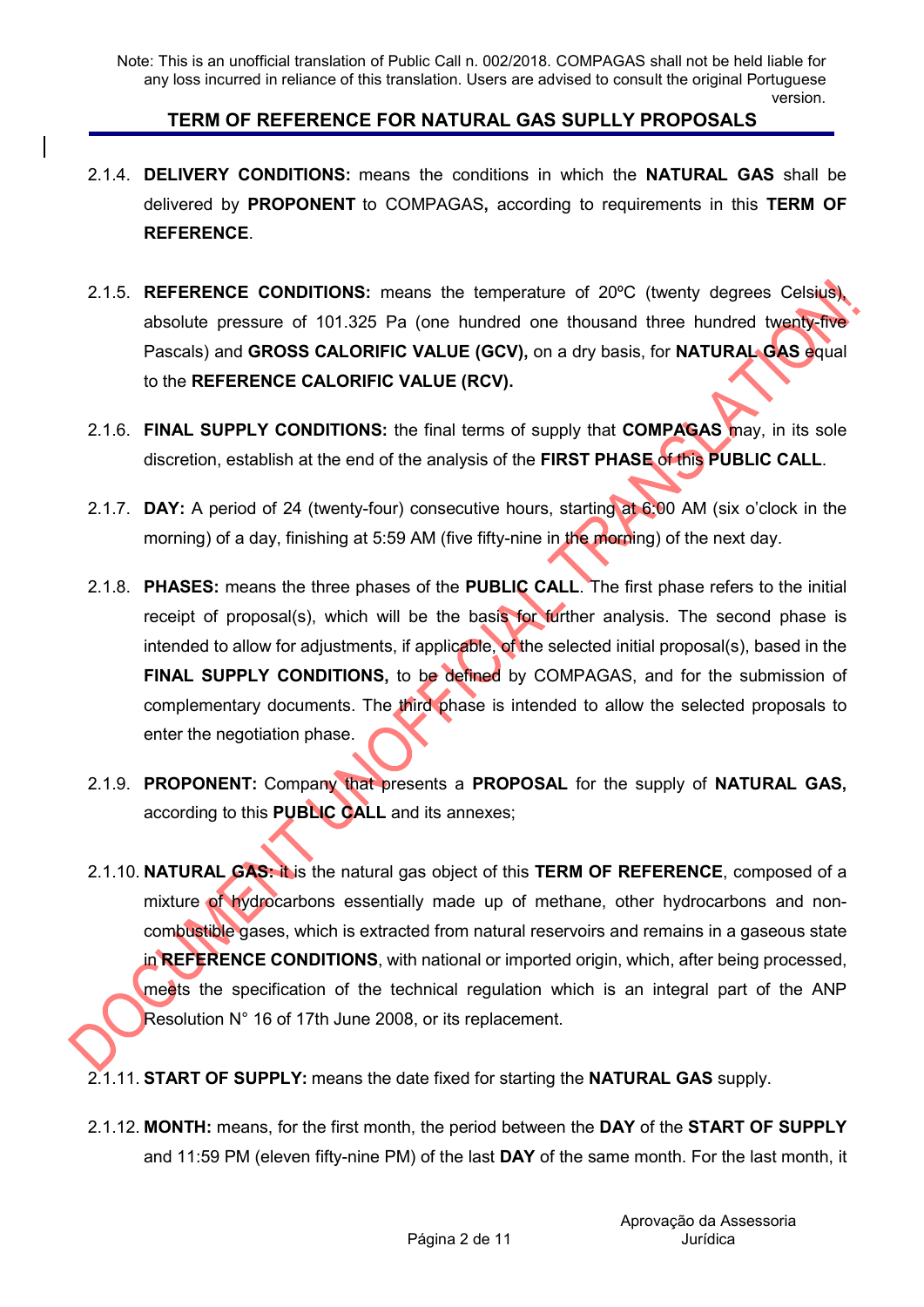### TERM OF REFERENCE FOR NATURAL GAS SUPLLY PROPOSALS

means the period between the first **DAY** of the month and the last **DAY** of the supply's duration. For the other months, it is each calendar month of the supply's duration, starting at 12:00 AM (midnight) of the first DAY and finishing at 11:59 PM (eleven fifty-nine PM) of the last DAY of the corresponding month. The adverb "monthly" is interpreted in the same way.

- 2.1.13. CUBIC METER or  $m^3$ : means the gas volume that occupies a volume of 1 (one) cubic meter of gas in REFERENCE CONDITIONS.
- 2.1.14. TYPE OF CONTRACT: refer to possible NATURAL GAS volume withdrawal profiles, according to the categories listed below:
	- Firm-Basis or FB: type of contract with a high NATURAL GAS withdrawal guarantee, to meet COMPAGAS' NATURAL GAS demand.
	- Seasonal or SZ: type of contract with a lower withdrawal guarantee than a FB contract, to meet the cyclical variations in COMPAGAS' NATURAL GAS demand.
	- Ramp or RP: type of contract with a lower withdrawal guarantee than a FB contract, to meet the growth in demand (uncertainties) of NATURAL GAS in COMPAGAS' market (ex. NATURAL GAS demand associated to SCGAS pipeline expansion).
	- Availability or DS: Type of contract with a lower withdrawal guarantee than a SZ contract, to meet COMPAGAS intermittent **NATURAL GAS** demand (ex. NATURAL GAS demand for thermal purposes).
	- Customized or CT: A type of contract with conditions freely negotiated by the parties.

2.1.15. CONTRACT PERIOD: means the period between START OF SUPPLY and the final effective date defined in this TERM OF REFERENCE, period in which the gas supply occurs.

2.1.16. REFERENCE CALORIFIC VALUE (RCV): means GCV of 9.400 kcal/m<sup>3</sup> (nine thousand four hundred kilocalories per cubic meters) in REFERENCE CONDITIONS.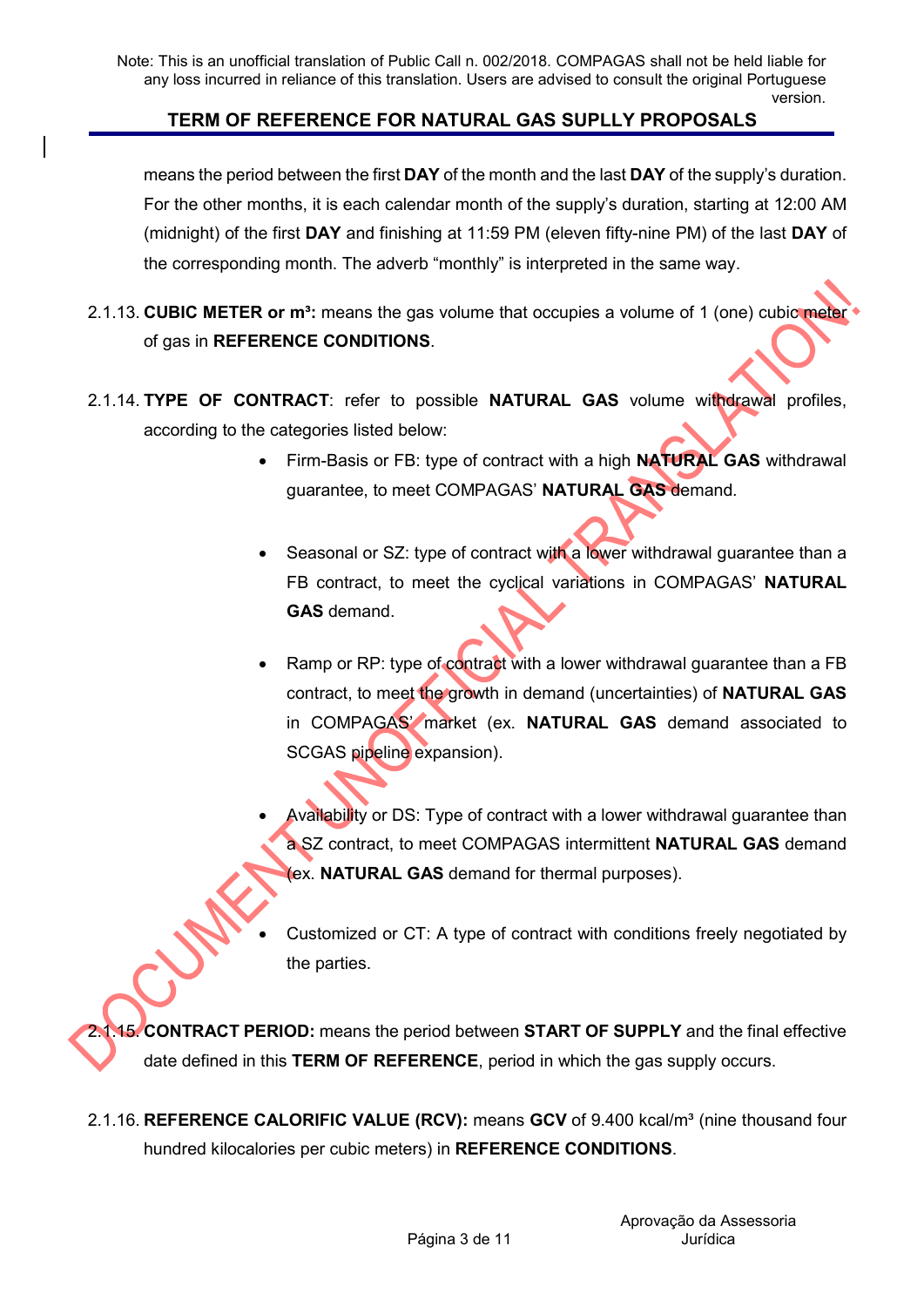### TERM OF REFERENCE FOR NATURAL GAS SUPLLY PROPOSALS

- 2.1.17. GROSS CALORIFIC VALUE (GCV): means the amount of energy released, as heat, by the complete combustion of a defined air-gas mixture, in constant pressure, and with all combustion products returning to the initial temperature of the reactants, with the water formed in the combustion being in liquid state. The **GCV** shall be determined based on the  $\sqrt{SO}$ 6976:1995 method or its subsequent revisions, on dry basis, with rounding to the first full digit. Its unit of measurement is kcal/m<sup>3</sup> (kilocalorie per cubic meters).
- 2.1.18. POINT(S) OF DELIVERY: or Custody Transfer Station, means the location and set of equipment and installations where the ownership of NATURAL GÁS is transferred from PROPONENT, or an authorized third-party, to COMPAGAS.
- 2.1.19. PRICE OF NATURAL GAS (PG): means the unit price of NATURAL GAS, in R\$/m<sup>3</sup> (Reais per cubic meters), in REFERENCE CONDITIONS.
- 2.1.20. INITIAL PROPOSAL: proposal submitted by e-mail within the conditions defined in this TERM OF REFERENCE, which will be used for analysis and development throughout this PUBLIC CALL.
- 2.1.21. REVISED PROPOSAL: means a revised INITIAL PROPOSAL, according to the issues specified by **COMPAGAS**, if applicable, accompanied by the physical documentation required in this PUBLIC CALL.
- 2.1.22. SUPPLY PRESSURE: means the gauge pressure measured immediately downstream of the POINT OF DELIVERY.
- 2.1.23. MAXIMUM SUPPLY PRESSURE: means the maximum gauge operation pressure in each POINT OF DELIVERY, according to DELIVERY CONDITIONS.

2.1.24. MINIMUM SUPPLY PRESSURE: means the minimum gauge operation pressure in each POINT OF DELIVERY, according to DELIVERY CONDITIONS.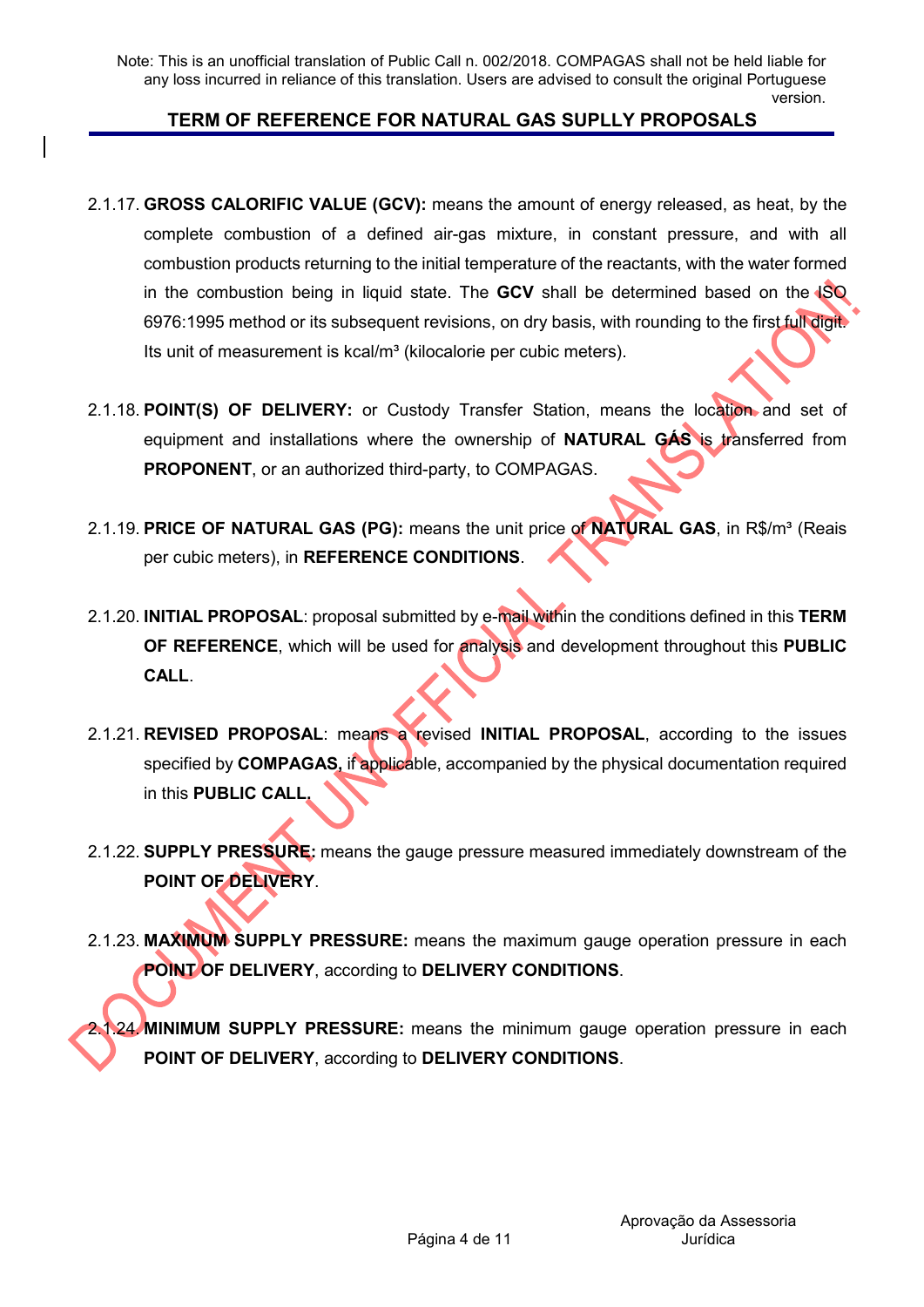- 2.2. **NATURAL GAS QUALITY:** means the set of parameters regarding the composition and the physical and chemical properties of natural gas, established in ANP Resolution N° 16, of 17th June 2008, or its replacement.
- 2.2.1. VOLUME OF GAS: means a certain volume of NATURAL GAS in CUBIC METERS in REFERENCE CONDITIONS, rounded to the nearest integer.
- 2.2.2. **CONTRACT LOT:** a set of contract conditions defined in the **PUBLIC CALL NOTICE**, for which interested **PROPONENTS** can present **NATURAL GAS** supply proposals, according to the DELIVERY CONDITIONS.

#### 3. POINTS OF DELIVERY

3.1. The NATURAL GAS to be made available by PROPONENT should be delivered in the following POINTS OF DELIVERY, described in the box below:

| <b>RECEIVING</b><br>POINT(S) | <b>Name</b>   | <b>City</b> | <b>Observation</b>                                                                  |
|------------------------------|---------------|-------------|-------------------------------------------------------------------------------------|
|                              | Campo Largo   | Campo Largo | Connected to Araucária/CIC by<br><b>COMPAGAS</b><br>distribution<br>the<br>network. |
| $\overline{2}$               | Araucária/CIC | Araucária   | Connected to Campo Largo by<br><b>COMPAGAS</b><br>distribution<br>the<br>network.   |
| 3                            | Araucária/UTE | Araucária   | Attendance<br>the<br>Araucária<br>to<br><b>Thermoeletric Power Plant</b>            |

- 3.2. The PROPONENT can suggest alternative POINTS OF DELIVERY other than the ones referred above, provided that they are within the concession area of COMPAGAS, which may conduct, in its sole discretion, technical and economic feasibility studies.
- 3.3. The rules for connecting with the distribution network shall be defined by COMPAGAS in a specific document and/or in the natural gas purchase agreement.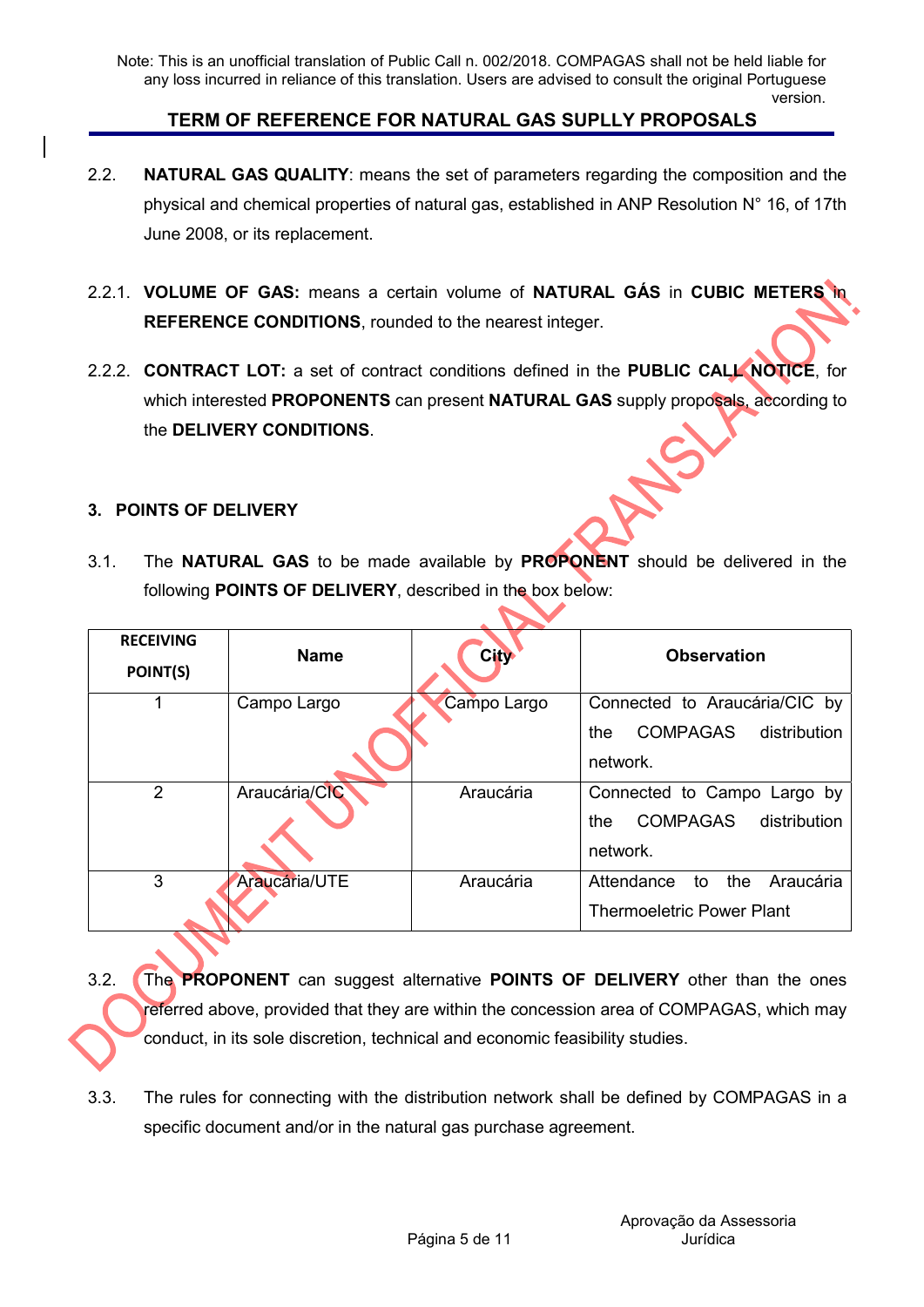# TERM OF REFERENCE FOR NATURAL GAS SUPLLY PROPOSALS

#### 4. DELIVERY CONDITIONS

4.1. For this PUBLIC CALL, COMPAGAS intends to receive offers for the supply of NATURAL GAS for the TYPE(S) OF CONTRACT(S) and other conditions defined in the following CONTRACT LOT(S):

| LOT 1 (FB): PR FB 950 A-4/4                                                                                                                                                                                   |                 |                    |                      |                                          |  |  |
|---------------------------------------------------------------------------------------------------------------------------------------------------------------------------------------------------------------|-----------------|--------------------|----------------------|------------------------------------------|--|--|
| POINT(S) OF                                                                                                                                                                                                   | <b>TYPE OF</b>  | <b>SUPPLY</b>      | <b>START OF</b>      | <b>CONTRACT</b>                          |  |  |
| <b>DELIVERY</b>                                                                                                                                                                                               | <b>CONTRACT</b> | <b>VOLUME</b>      | <b>SUPPLY</b>        | <b>PERIOD</b>                            |  |  |
| Araucária/CIC<br>e<br>Campo Largo                                                                                                                                                                             | Firm-Basis      | 950.000 $m^3$ /day | 01st January<br>2022 | 4 years<br><b>31th December</b><br>2025) |  |  |
| Obs.: Firm-Basis type of contract, with a high NATURAL GAS withdrawal quarantee, to meet<br>the demand of NATURAL GAS of COMPAGAS' market in the industrial, residential, commercial<br>and vehicle segments. |                 |                    |                      |                                          |  |  |

|                                                                                               |                 | LOT 2A (SZ): PR SZ 87 A-4/4 |                 |                 |  |
|-----------------------------------------------------------------------------------------------|-----------------|-----------------------------|-----------------|-----------------|--|
| <b>POINT(S) OF</b>                                                                            | <b>TYPE OF</b>  | <b>SUPPLY</b>               | <b>START OF</b> | <b>CONTRACT</b> |  |
| <b>DELIVERY</b>                                                                               | <b>CONTRACT</b> | <b>VOLUME</b>               | <b>SUPPLY</b>   | <b>PERIOD</b>   |  |
|                                                                                               |                 |                             | 01st January    | 4 years         |  |
| Araucária/CIC                                                                                 | Seasonal        | 87.000 m <sup>3</sup> /day  | 2022            | (31th December  |  |
|                                                                                               |                 |                             |                 | 2025)           |  |
| Obs.: Seasonal type of contract with a lower withdrawal guarantee than a FB contract, to meet |                 |                             |                 |                 |  |
| the cyclical variations of NATURAL GAS demand of the COMPAGAS' market in the industrial       |                 |                             |                 |                 |  |
| segment.                                                                                      |                 |                             |                 |                 |  |

|                                                                                                  |                 | LOT 2B (CT): PR CT 87 A-4/4 |                 |                 |  |  |
|--------------------------------------------------------------------------------------------------|-----------------|-----------------------------|-----------------|-----------------|--|--|
| POINT(S) OF                                                                                      | <b>TYPE OF</b>  | <b>SUPPLY</b>               | <b>START OF</b> | <b>CONTRACT</b> |  |  |
| <b>DELIVERY</b>                                                                                  | <b>CONTRACT</b> | <b>VOLUME</b>               | <b>SUPPLY</b>   | <b>PERIOD</b>   |  |  |
|                                                                                                  |                 | 0 $m^3$ /day                | 01st January    | 4 years         |  |  |
| Araucária/CIC                                                                                    | Customized      | TO.                         | 2022            | (31th December  |  |  |
|                                                                                                  |                 | 87.000 m <sup>3</sup> /day  |                 | 2025)           |  |  |
| Obs.: A type of contract with conditions freely negotiated by the parties, to meet the demand of |                 |                             |                 |                 |  |  |
| NATURAL GAS of COMPAGAS' market in the industrial segment. Has variable supply volume            |                 |                             |                 |                 |  |  |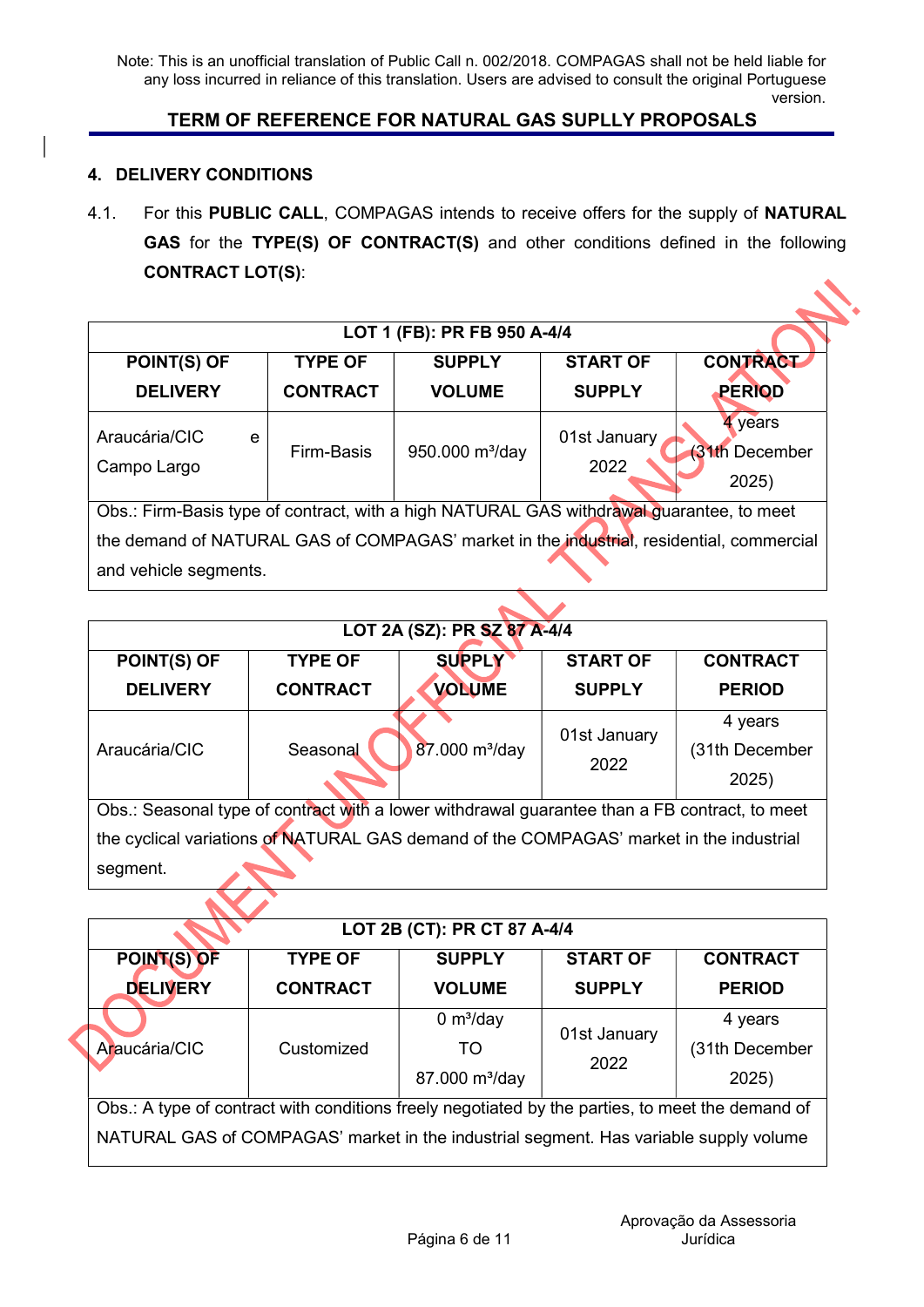## TERM OF REFERENCE FOR NATURAL GAS SUPLLY PROPOSALS

throughout the months of the year: January  $-$  0 m<sup>3</sup>/day; February - 55.000 m<sup>3</sup>/day; March -78.000 m<sup>3</sup>/day; April - 85.000 m<sup>3</sup>/day; May - 87.000 m<sup>3</sup>/day; June - 82.000 m<sup>3</sup>/day; July - 77.000 m<sup>3</sup>/day; August – 75.000 m<sup>3</sup>/day; September – 66.000 m<sup>3</sup>/day; October – 59.000 m<sup>3</sup>/day; November – 25.000 m<sup>3</sup>/day; December – 0 m<sup>3</sup>/day.

Note: Lots 2A and 2B aim to meet the same demand for NATURAL GAS, but with different and alternative supply conditions.

| <b>POINT(S) OF</b>                                                                           | <b>TYPE OF</b>                                                       | <b>SUPPLY</b>      | <b>START OF</b> | <b>CONTRACT</b> |  |  |
|----------------------------------------------------------------------------------------------|----------------------------------------------------------------------|--------------------|-----------------|-----------------|--|--|
| <b>DELIVERY</b>                                                                              | <b>CONTRACT</b>                                                      | <b>VOLUME</b>      | <b>SUPPLY</b>   | <b>PERIOD</b>   |  |  |
| Araucária/CIC<br>e                                                                           |                                                                      |                    | 01st October    | 2 years         |  |  |
|                                                                                              | Firm-Basis                                                           | 100.000 $m^3$ /day | 2023            | (31th December  |  |  |
| Campo Largo                                                                                  |                                                                      |                    |                 | 2025)           |  |  |
| Obs.: Firm-Basis type of contract, with a high NATURAL GAS withdrawal guarantee, to meet the |                                                                      |                    |                 |                 |  |  |
|                                                                                              | demand of NATURAL GAS of COMPAGAS' market in the industrial segment. |                    |                 |                 |  |  |

|                                                                                              |                                                                           | LOT 4 (FB): PR FB 380 A-2/6 |                 |                 |  |  |  |
|----------------------------------------------------------------------------------------------|---------------------------------------------------------------------------|-----------------------------|-----------------|-----------------|--|--|--|
| <b>POINT(S) OF</b>                                                                           | <b>TYPE OF</b>                                                            | <b>SUPPLY</b>               | <b>START OF</b> | <b>CONTRACT</b> |  |  |  |
| <b>DELIVERY</b>                                                                              | <b>CONTRACT</b>                                                           | <b>VOLUME</b>               | <b>SUPPLY</b>   | <b>PERIOD</b>   |  |  |  |
|                                                                                              |                                                                           |                             | 01st January    | 6 years         |  |  |  |
| Araucária/CIC                                                                                | <b>Firm-Basis</b>                                                         | 380.000 m <sup>3</sup> /day | 2020            | (31th December  |  |  |  |
|                                                                                              |                                                                           |                             |                 | 2025)           |  |  |  |
| Obs.: Firm-Basis type of contract, with a high NATURAL GAS withdrawal guarantee, to meet the |                                                                           |                             |                 |                 |  |  |  |
|                                                                                              | demand of NATURAL GAS of COMPAGAS' market in the large consumers segment. |                             |                 |                 |  |  |  |

|                                                                                                                                                                                    |                 | LOT 5A (DS): PR DS 2190 A-2/2 |                      |                                    |
|------------------------------------------------------------------------------------------------------------------------------------------------------------------------------------|-----------------|-------------------------------|----------------------|------------------------------------|
| POINT(S) OF                                                                                                                                                                        | <b>TYPE OF</b>  | <b>SUPPLY</b>                 | <b>START OF</b>      | <b>CONTRACT</b>                    |
| <b>DELIVERY</b>                                                                                                                                                                    | <b>CONTRACT</b> | <b>VOLUME</b>                 | <b>SUPPLY</b>        | <b>PERIOD</b>                      |
| <b>Araucária/UTE</b>                                                                                                                                                               | Availability    | 2.190.000<br>$m^3$ /day       | 01st January<br>2020 | 2 years<br>(31th December<br>2021) |
| Obs.: Type of contract with a lower withdrawal guarantee than a SZ contract, to meet<br>COMPAGAS intermittent NATURAL GAS demand (ex. NATURAL GAS demand for thermal<br>purposes). |                 |                               |                      |                                    |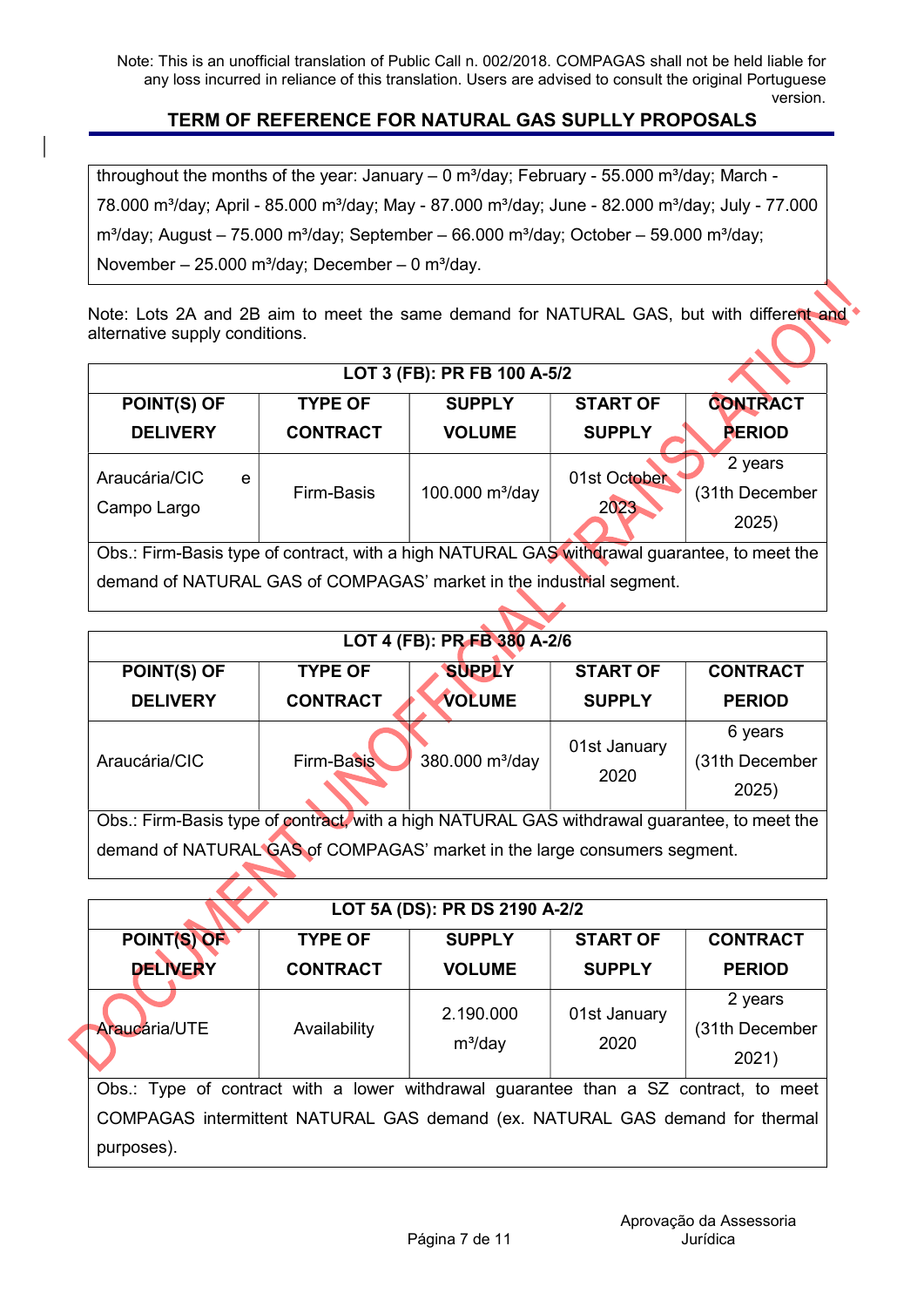## TERM OF REFERENCE FOR NATURAL GAS SUPLLY PROPOSALS

| LOT 5B (FB): PR FB 2190 A-2/2                                                                                                                                           |                 |                      |                                    |                 |  |  |
|-------------------------------------------------------------------------------------------------------------------------------------------------------------------------|-----------------|----------------------|------------------------------------|-----------------|--|--|
| <b>POINT(S) OF</b>                                                                                                                                                      | <b>TYPE OF</b>  | <b>SUPPLY</b>        | <b>START OF</b>                    | <b>CONTRACT</b> |  |  |
| <b>DELIVERY</b>                                                                                                                                                         | <b>CONTRACT</b> | <b>VOLUME</b>        | <b>SUPPLY</b>                      | <b>PERIOD</b>   |  |  |
| Araucária/UTE                                                                                                                                                           | Firm-Basis      | 01st January<br>2020 | 2 years<br>(31th December<br>2021) |                 |  |  |
| Obs.: Firm-Basis type of contract, with a high NATURAL GAS withdrawal guarantee, to meet the<br>demand of NATURAL GAS of COMPAGAS' market in the thermoeletric segment. |                 |                      |                                    |                 |  |  |

Note: Lots 5A and 5B aim to meet the same demand for NATURAL GAS, but with different and alternative supply conditions.

- 4.2. If the PROPONENT is interested in submitting one or more proposals with conditions other than the ones defined in the above-mentioned CONTRACT LOT(S), it may do so freely, being in COMPAGAS discretion to analyze their feasibility.
- 4.3. The PROPONENT may also submit proposals for one or more CONTRACT LOTS.
- 4.4. The DELIVERY CONDITIONS at each POINT(S) OF DELIVERY that are currently in operation are presented in the following table, where the flows are expressed in REFERENCE CONDITIONS:

| <b>POINT OF DELIVERY</b> | <b>MINIMUM</b><br><b>SUPPLY</b><br><b>PRESSURE</b><br>(kgf/cm <sup>2</sup> ) | <b>MAXIMUM</b><br><b>SUPPLY</b><br><b>PRESSURE</b><br>(kgf/cm <sup>2</sup> ) | <b>Minimum</b><br>$Flow^*(m^3/h)$ | <b>Maximum</b><br>Flow* $(m^3/h)$ |
|--------------------------|------------------------------------------------------------------------------|------------------------------------------------------------------------------|-----------------------------------|-----------------------------------|
| Campo Largo              | 32,50                                                                        | 36,75                                                                        | 966                               | 18,000                            |
| Araucária/CIC            | 32,50                                                                        | 36,75                                                                        | 4.000                             | 75,000                            |
| Araucária/UTE            | 36,00                                                                        | 41,00                                                                        | 4.000                             | 91.666                            |

\*Values calculated in Reference Conditions with delivery pressure of 35 kgf/cm².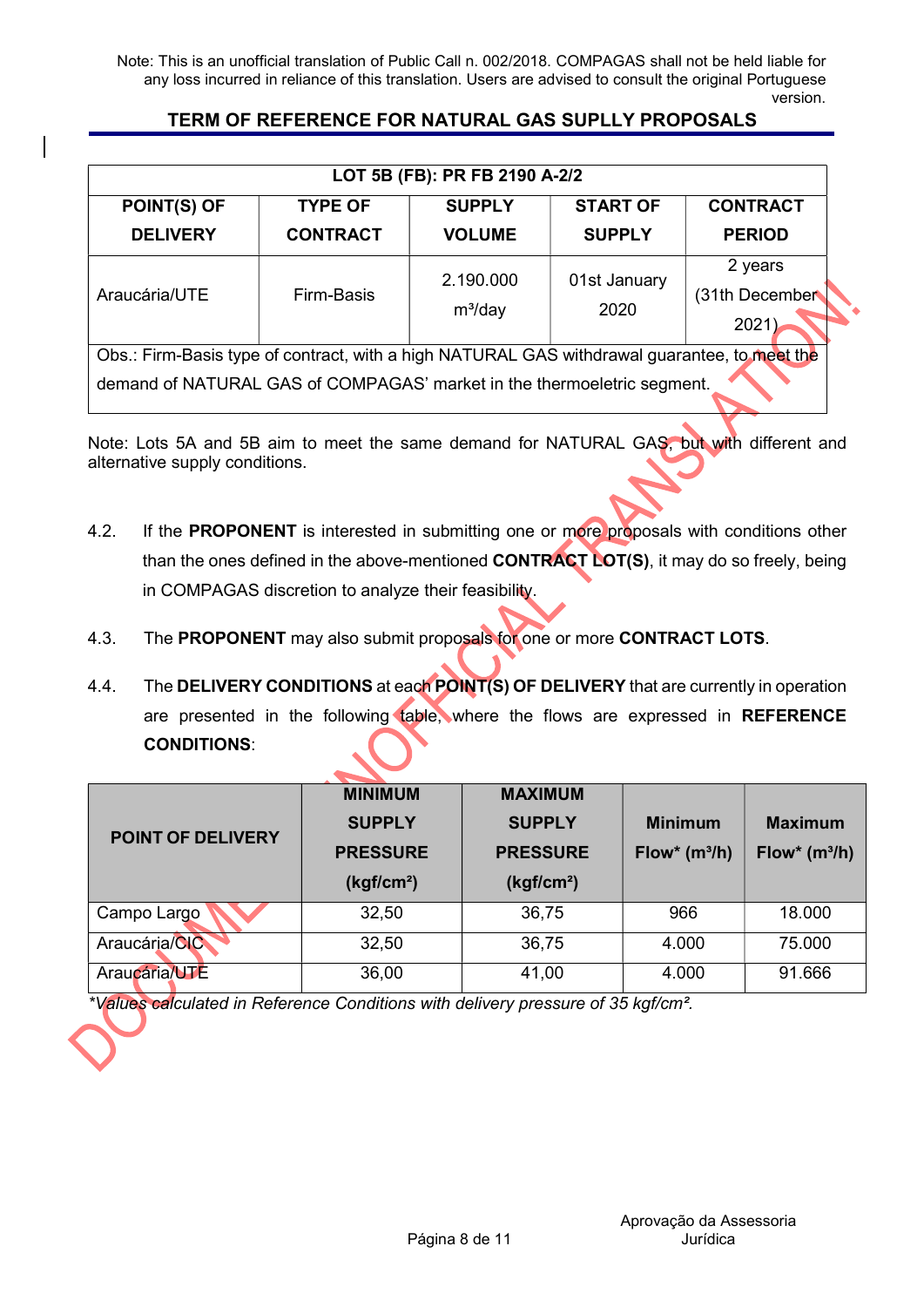### TERM OF REFERENCE FOR NATURAL GAS SUPLLY PROPOSALS

#### 5. NATURAL GAS QUALITY

- 5.1. The NATURAL GAS to be delivered by PROPONENT to COMPAGAS, in the POINT(S) OF DELIVERY, must meet the quality requirements established in ANP Resolution N° 16 on 17th June 2008, or its replacement.
- 5.2. The NATURAL GAS quality assessment should be presented by PROPONENT using appropriate instruments for this purpose, at the POINT(S) OF DELIVERY. The methodology for determining NATURAL GAS QUALITY shall be in accordance with ANP Resolution N° 16 on 17th June 2008, or its replacement. Daily NATURAL GAS quality conformity bulletins shall be issued and made available to COMPAGAS.

#### 6. PRICES AND COMMERCIAL CONDITIONS

- 6.1. The PROPONENT shall present an initial PROPOSAL for the PRICE OF NATURAL GAS in REFERENCE CONDITIONS (excluding taxes), delivered to one of the POINTS OF DELIVERY listed in item 4, or at a POINT OF DELIVERY to be eventually built, if necessary.
- 6.2. The PRICE OF NATURAL GAS in REFERENCE CONDITIONS should be expressed in Reais per cubic meter (R\$/m<sup>3</sup>) for each contract lot, or, if it is the case, for proposals with different conditions than those in item 4. In addition, the PROPOSAL shall also contemplate all formulas for readjustment of the various parcels that compose the said price.
- 6.3. In the PROPOSAL, it shall be detailed the cost of transporting NATURAL GAS in REFERENCE CONDITIONS in R\$/m<sup>3</sup>, which corresponds to all the costs incurred by the PROPONENT to move NATURAL GAS on Brazilian territory between the point of receipt to the **POINT(S) OF DELIVERY.**
- 6.4. The PROPOSAL shall contain the terms of payment term of the invoices, as well as the guarantees of supply and payment that must be offered by each of the parties for concluding the contract for the purchase of natural gas. The definitive questions regarding the price of **NATURAL GAS** and other supply conditions will be specified in the draft agreement for the purchase of natural gas.
- 6.5. If the PROPOSAL is based on the delivery of Compressed Natural Gas (CNG) or Liquefied Natural Gas (LNG), the **PROPONENT** shall be responsible for contracting all steps until the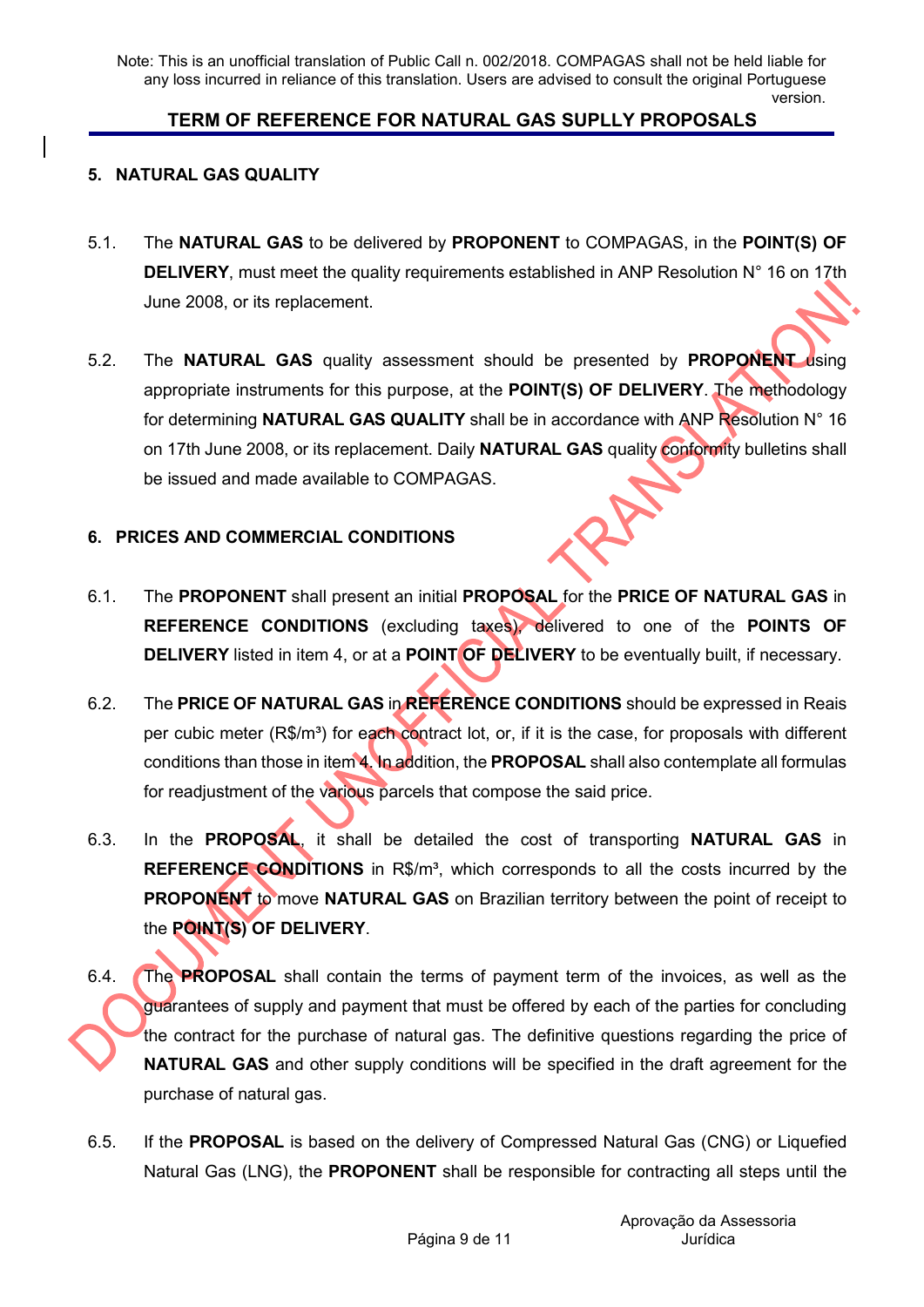delivery of NATURAL GAS to COMPAGAS, and the price offered shall include all costs to deliver the gas at the POINT(S) OF DELIVERY.

- 6.6. The PROPOSAL shall contain any and all conditions associated with supply guarantees, such as, but not limited to: molecule withdrawal commitments and the use of transport capacity, among others, if any.
- 6.7. The PROPOSAL shall specify all the rules and parameters required in the scheduling of withdrawals, as well as any incidences of penalties.
- 6.8. The PROPONENT may, at its discretion, include in its PROPOSAL the template worksheet provided in Annex I of this TERM OF REFERENCE, independently of other documents related to the PROPOSAL.

#### 7. OTHER CONDITIONS

7.1. The conditions presented in this TERM OF REFERENCE may be adjusted by COMPAGAS at the stage of defining the FINAL CONDITIONS OF SUPPLY, when all documents contained in the PROPOSAL must be presented, as well as any necessary adjustments to the INITIAL PROPOSAL must be made.